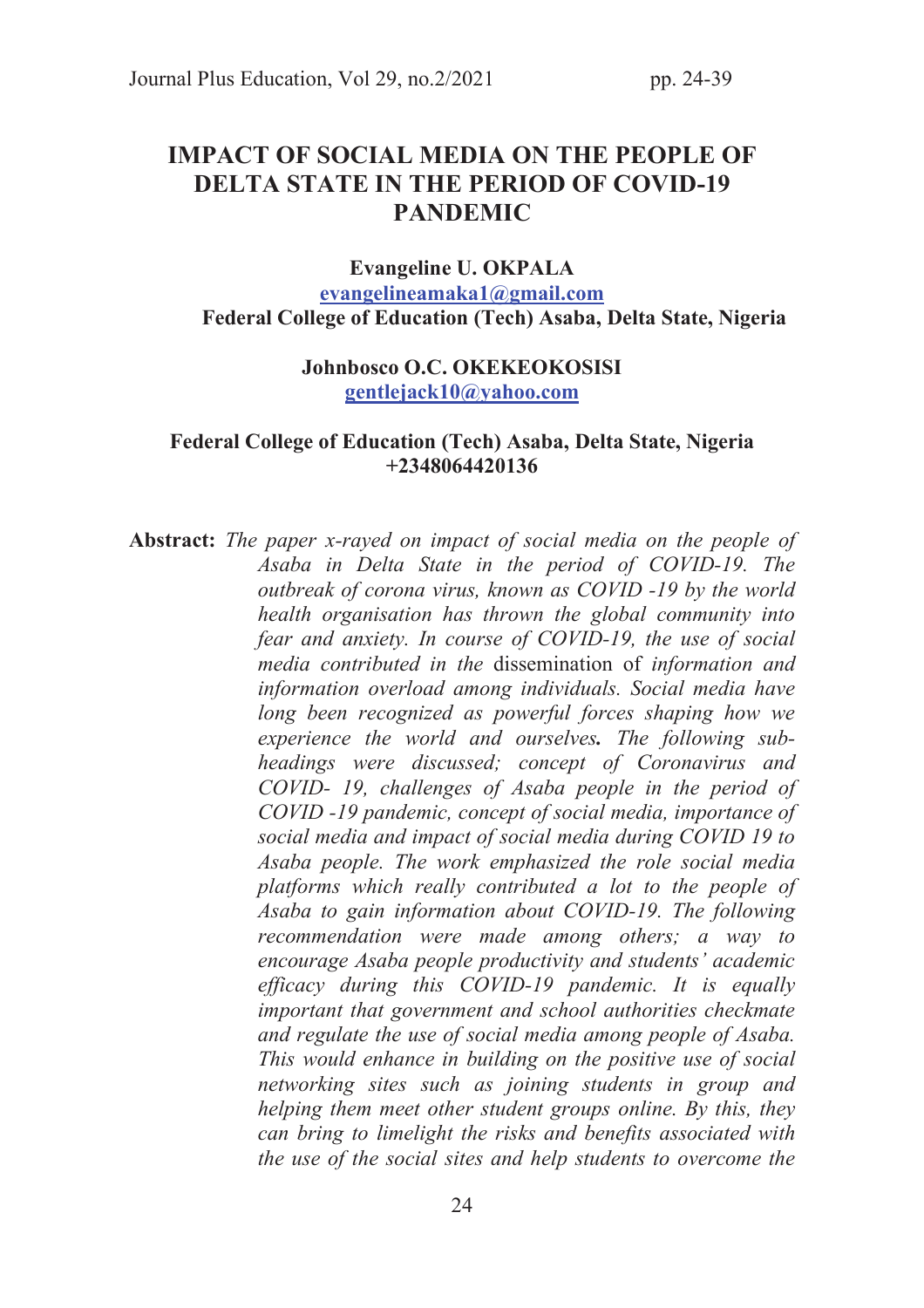*vices behaviourassociated with these sites as well as educating students on the best and most efficient ways of using these sites to support learning.* 

Keywords: *Impact; Social Media; Covid-19* 

#### **Introduction**

The outbreak of coronavirus disease 2019 (COVID-19) has created a global health crisis that has had a deep impact on the way we perceive our world and our everyday lives. Coronaviruses are a large family of viruses which may cause illness in animals or humans. In humans, several coronaviruses are known to cause respiratory infections ranging from the common cold to more severe diseases such as Middle East Respiratory Syndrome (MERS) and Severe Acute Respiratory Syndrome (SARS). The most recently discovered coronavirus causes COVID-19. COVID-19 is a disease caused by a new strain of coronavirus. 'CO' stands for corona, 'VI' for virus, and 'D' for disease. Formerly, this disease was referred to as '2019 novel coronavirus' or '2019-nCoV.' The COVID-19 virus is a new virus linked to the same family of viruses as Severe Acute Respiratory Syndrome (SARS) and some types of common cold.

The COVID-19 pandemic in Nigeria is part of the worldwide pandemicofcoronavirus disease 2019 (COVID-19) caused by severe acute respiratory syndrome coronavirus 2 (SARS-CoV-2). The first confirmed case in Nigeria was announced on 27 February 2020, when an Italian citizen in Lagos tested positive for the virus, caused by SARS-CoV-2 (Maclean &Dahir, 2020). On 9 March 2020, a second case of the virus was reported in Ewekoro, Ogun State, a Nigerian citizen who had contact with the Italian citizen (Nigeria records second case of Coronavirus, 2020).Nigeria is currently battling the novel Coronavirus (COVID-19) pandemic. So far, Asaba of Delta State has some confirmed cases, according to information released by the Nigeria Centre for Disease Control (NCDC). Nationally, the federal and state governments initiated various policy frameworks and actions to stem the spread of the virus. Some of the actions, including strict social distancing, has had a deleterious effect on the livelihoods. In Asaba and elsewhere, state security agents enforcing government-imposed social distancing restrictions have violated the human rights of citizens, resulting in avoidable deaths. It has become clear that the harsh government policies and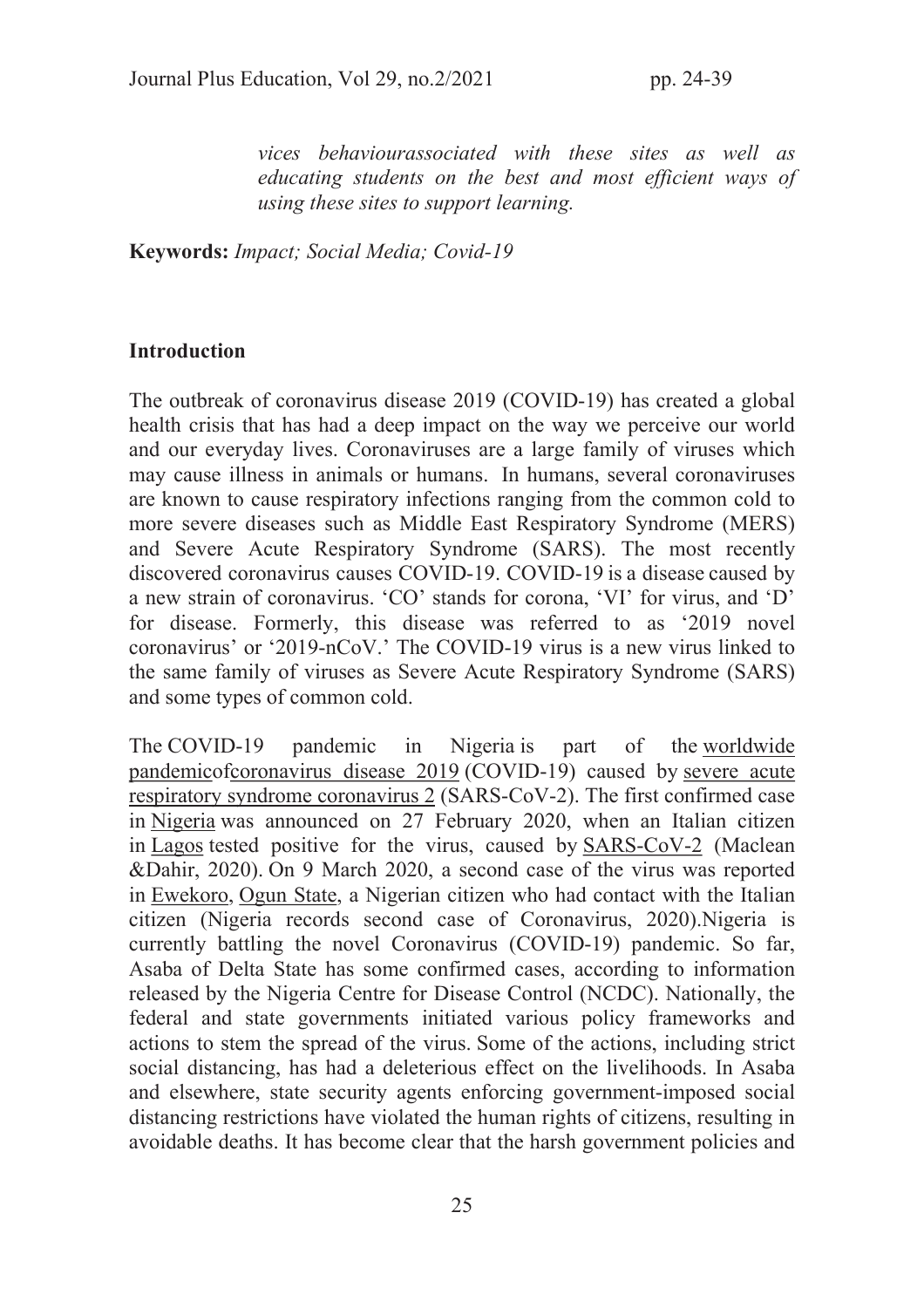pronouncements are inflicting more pain on the citizens, as there are no adequate measures in place to cushion the effects on the populace.

Asaba is a city located at the western bank of the Niger River. It is the capital of Delta State, Nigeria. A fast developing urban area, Asaba had a population of 149,603 as at the 2006 census (Federal Republic of Nigeria (2016), and a metropolitan population of over half a million people. Asaba is well known for social activities due to the presence of large people and social amenities such as hotels, clubs, cinemas, malls, event centre, etc. It holds a yearly program named Delta Yaddah which always host series of gospel singers among others. Due to its large population, crime rate is high. Crimes such as pick pocketing, sideways robbery, etc, is rampart in Asaba. Because of the existence of foreigners in the state, cost of living is high in Asaba(Okenwa, 2016).

The governor of Delta State (IfeanyiOkowa) confirmed an index case of the novel coronavirus in Delta State, adding that the patient had been quarantined in a centre at Warri.This comes on the heels of announcement by the Nigeria Centre for Disease Control (NCDC) of a confirmed case in the state. The Covid-19 pandemic affect the people of Asaba and Delta State as whole. The study disclosed that it was a tough challenge making the people of Asaba who relied on daily income to comply with the sit-at-home order of the state government. Okowa, said that the state provided palliatives to cushion the effect of the lockdown on those in the informal sector, especially the vulnerable. Another challenge in Asabawas the issue of stigmatisation, but assured that the state was tackling it head-on. "People of Asaba challenge in managing the COVID-19 is two-pronged; one is the problem of dealing with the issues of the economy of the people, particularly the informal sector, because in the process of trying to stop the chain of transmission, we have had to undertake a lockdown. "And, in dealing with that, it is actually very challenging for the fact that most of our people are in the informal sector and they have to live on a daily basis (Busari& Adebayo, 2020).

The demolition illegal erected structures by the state government's plan to keep Asaba clean led to the bulling down of many shops believed to have been built on the state's right of way.With the demolition, Abrakar traders have joined the list of thousands of displaced traders in the state capital territory even in this Coronavirus (COVID–19) pandemic period when most businesses in Nigeria and globally are negatively impacted as a result of lockdown.Governor Okowa said in the government's plan, to secure Asaba, it was agreed that there was the need for the whole of that place to be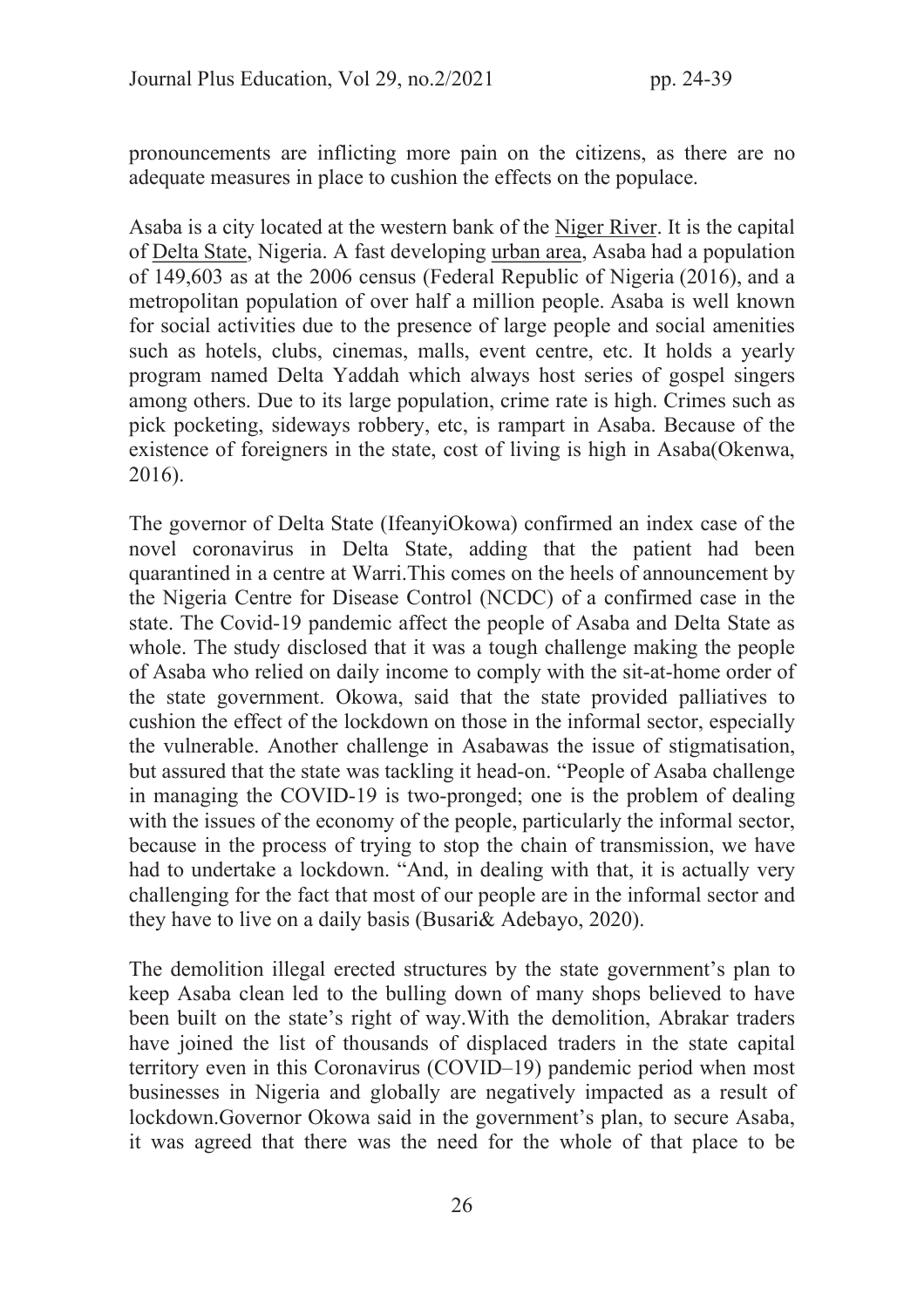bulldozed and people there relocated to another part of Asaba. He said that relocation has already been done and the place has been brought down. Social media had played an important role to the people of Asabain the COVID-19 pandemic.

Social media comprises of activities that involve socializing and networking online through words, pictures and videos. Kaplan and Haenlein (2015) defined social media as a group of internet-based applications that build on the ideological and technological foundations of Web2.0, and that allows the creation and exchange of user-generated content. It depends on mobile and web-based technologies to create highly interactive platforms through which individuals and communities share, co-create, discuss and modify usergenerated content. In line with this, Overholser (2014), stated that social media introduced substantial and pervasive changes to communication between organizations, communities and individuals. These changes are the focus of the emerging field of techno -self-studies.

Today, social media such as, Facebook, Instagram, Whatsapp and Twitter, have become primary sources of information. They are also vehicles for fake news and disinformation. During COVID-19, the use of social media contributed to spread information and information overload among individuals. To boost individuals' motivation to adopt preventive measures such as self-isolation, actions should focus on lowering individuals' perceived response costs in addition to informing them about the severity of the situation. In Asaba during this covid-19 pandemic, companies use social media for commercial purposes or for communal purposes.

In other words, Asabacompanies use social media to brand, sell, market their business (which is close to traditional marketing efforts using mass-media) versus using social media to connect with and co-create with customers and more importantly to provide a platform to customers to bond together. You can see this as the distinction between using social media to talk to your customers versus using social media to talk with your customers and have them talk to each other through your brand (Agbanu&Nwabueze, 2020). With companies of all sizes under threat due to the impact of coronavirus, social platforms are introducing new features specifically to help small businesses survive through the pandemic. Therefore, this paper seeks to discuss the impact of social media on the people of Asaba in the period of covid-19.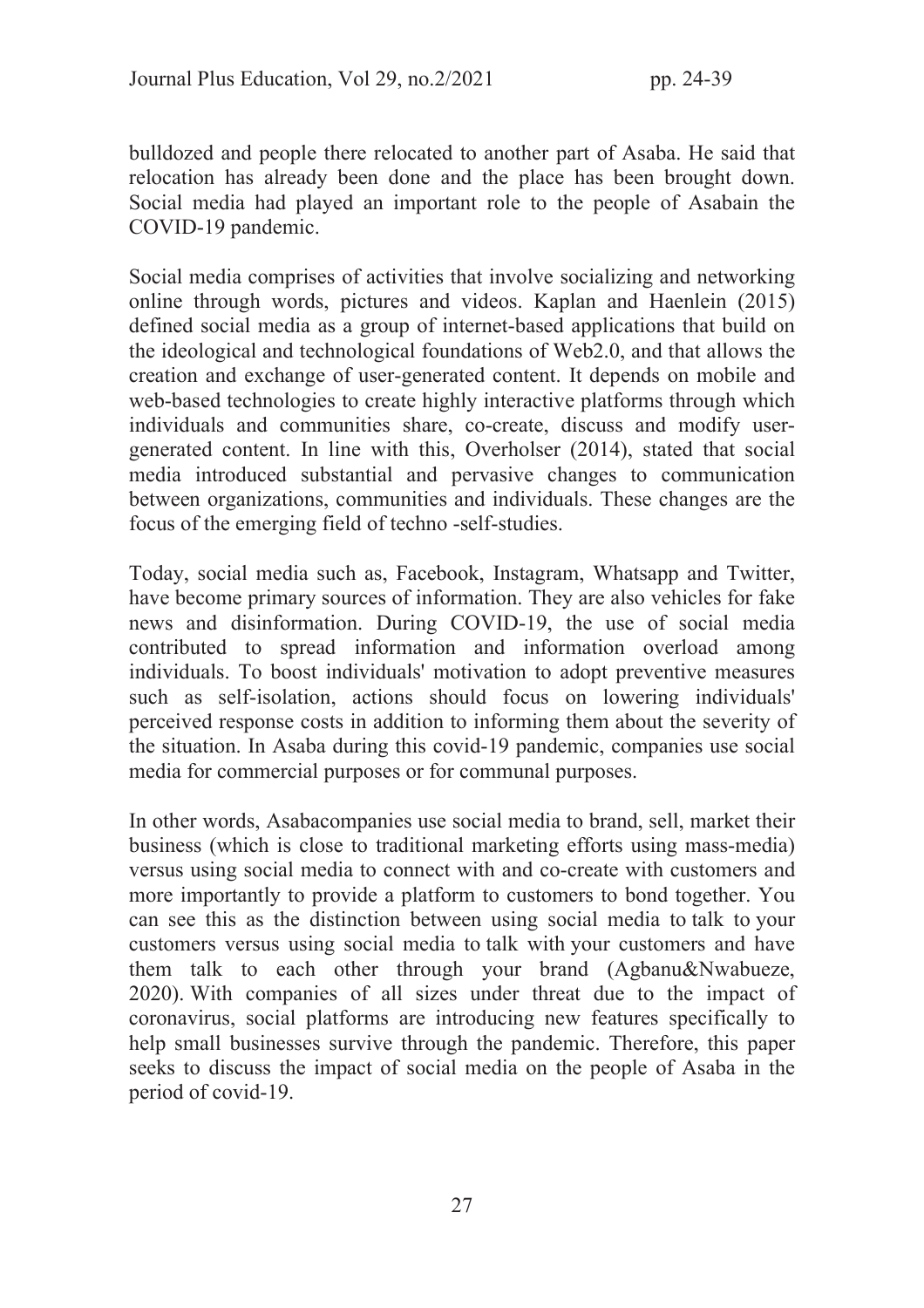#### Concept of Coronavirus and COVID-19

The coronavirus belongs to a family of viruses that may cause various symptoms such as pneumonia, fever, breathing difficulty, and lung infection (Wuhan Municipal Health and Health Commission (WMHC), 2020). These viruses are common in animals worldwide, but very few cases have been known to affect humans. The World Health Organization (WHO) used the term 2019 novel coronavirus to refer to a coronavirus that affected the lower respiratory tract of patients with pneumonia in Wuhan, China on 29 December 2019 (Guan-X, Wang-X & Zhou, 2020). The WHO announced that the official name of the 2019 novel coronavirus is coronavirus disease (COVID-19). And the current reference name for the virus is severe acute respiratory syndrome coronavirus 2 (SARS-CoV-2). It was reported that a cluster of patients with pneumonia of unknown cause was linked to a local Huanan South China Seafood Market in Wuhan, Hubei Province, China in December 2019.

In response to the outbreak, the Chinese Center for Disease Control and Prevention (China CDC) dispatched a rapid response team to accompany health authorities of Hubei province and Wuhan city to conduct epidemiological and etiological investigations. The WHO confirmed that the outbreak of the coronavirus epidemic was associated with the Huanan South China Seafood Marketplace, but no specific animal association was identified (WHO, 2020). Scientists immediately started to research the source of the new coronavirus, and the first genome of COVID-19 was published by the research team led by Prof. Yong-Zhen Zhang, on 10 January 2020. Within 1 month, this virus spread quickly throughout China during the Chinese New Year – a period when there is a high level of human mobility among Chinese people. Although it is still too early to predict susceptible populations, early patterns have shown a trend similar to Severe Acute Respiratory Syndrome (SARS) and Middle East respiratory syndrome (MERS) coronaviruses. Susceptibility seems to be associated with age, biological sex, and other health conditions. COVID-19 has now been declared as a Public Health Emergency of International Concern by the WHO.

Given the spread of the new coronavirus and its impacts on human health, the research community has responded rapidly to the new virus and many preliminary research articles have already been published about this epidemic. They conducted a scoping review to summarize and critically analyze all the published scientific articles regarding the new coronavirus in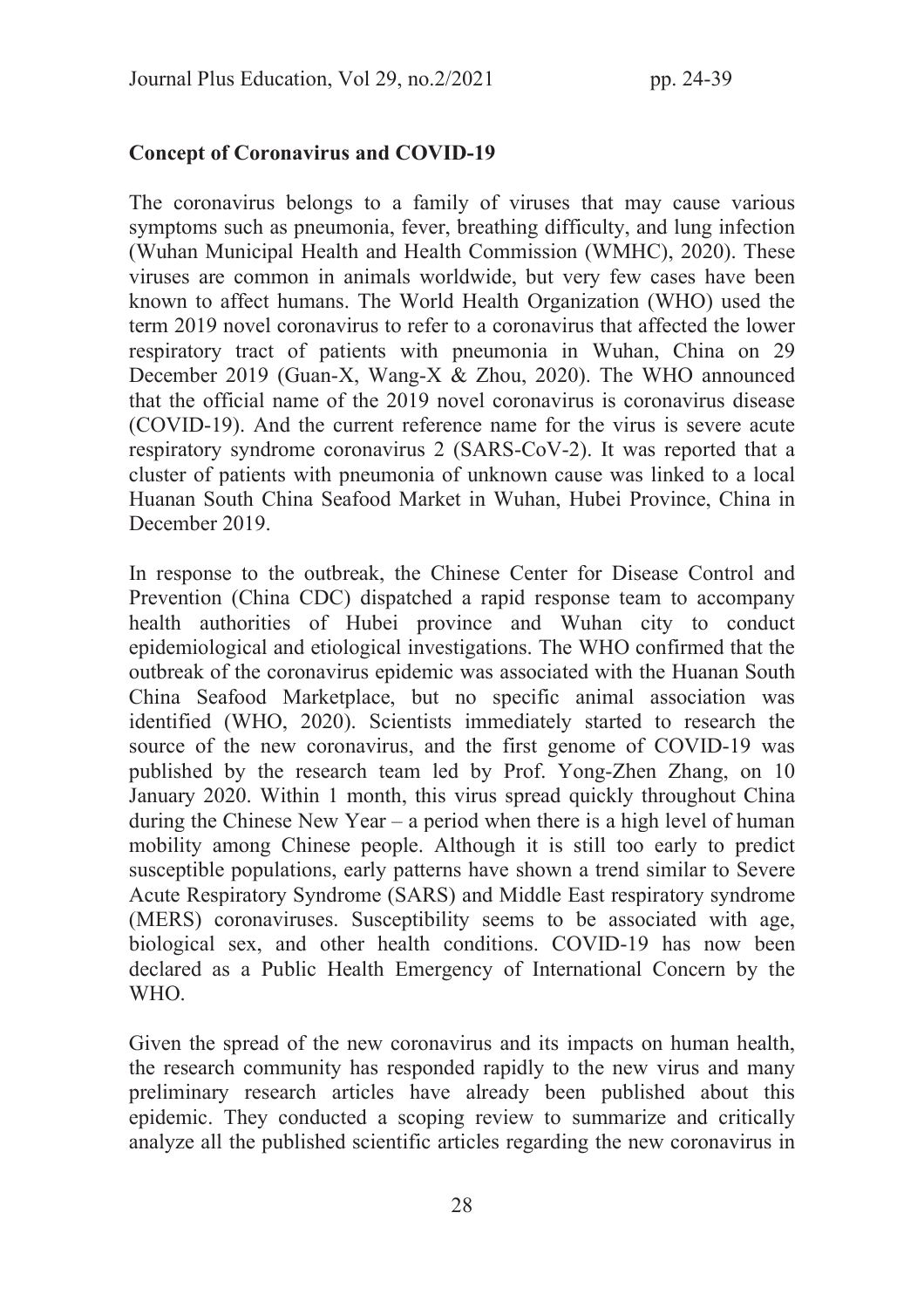January 2020. This review aims to provide the evidence of early findings on the epidemiology, causes, clinical diagnosis, as well as prevention and control of COVID-19 in relation to time, location, and source of publication. This review can provide meaningful information for future research related to this topic and may support government decision-making on strategies to handle this public health emergency at the community, national, and international levels (WHO, 2020).

The virus is transmitted through direct contact with respiratory droplets of an infected person (generated through coughing and sneezing). Individuals can also be infected from and touching surfaces contaminated with the virus and touching their face (e.g., eyes, nose, mouth). The COVID-19 virus may survive on surfaces for several hours, but simple disinfectants can kill it.The most common symptoms of COVID-19 are fever, dry cough, and tiredness. Other symptoms that are less common and may affect some patients include aches and pains, nasal congestion, headache, conjunctivitis, sore throat, diarrhea, loss of taste or smell or a rash on skin or discoloration of fingers or toes. These symptoms are usually mild and begin gradually. Some people become infected but only have very mild symptoms.According to Xu, Chen, Wang, Feng, Zhou, and Li (2020).There is currently available vaccine for COVID-19. However, many of the symptoms can be treated and getting early care from a healthcare provider can make the disease less dangerous. There are several clinical trials that are being conducted to evaluate potential therapeutics for COVID-19.

The coronavirus entered Nigeria through an infected Italian citizen who came in contact with a Nigerian citizen who was subsequently infected with the coronavirus. The coronavirus then spread to the citizensin Lagosand to the parts of the country. Some reported cases are shown in table;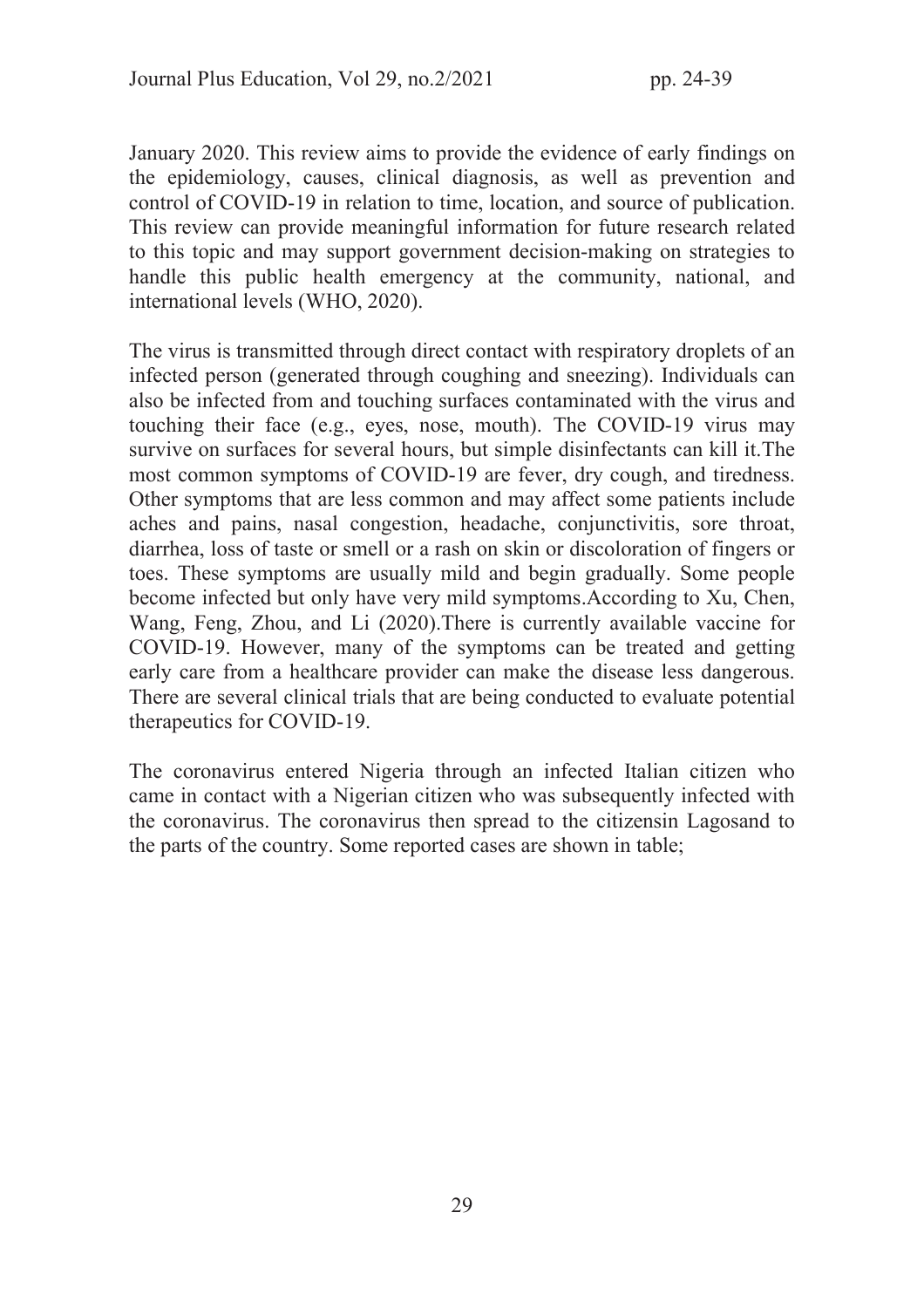| Confirmed COVID-19<br>cases<br>$\mathbf{in}$<br>Nigeria as at the period of research |                  |                                   |
|--------------------------------------------------------------------------------------|------------------|-----------------------------------|
| <b>Timeline</b>                                                                      | <b>Confirmed</b> | <b>Affected states</b>            |
|                                                                                      | cases            |                                   |
| 17/03/2020                                                                           | 3                | Lagos                             |
| 21/03/2020                                                                           | 22               | Lagos, Abuja and Ogun             |
| 30/03/2020                                                                           | 131              | Abuja, Bauchi,<br>Lagos,<br>Enugu |

Source: Nigeria Centre for Disease Control (NCDC)

In Nigeria, after the confirmation of the first case on the 27th February 2020, and for the first time, researchers from the Centre for Human and Zoonotic Virology in Lagos University Teaching Hospital/College of Medicine of the University of Lagos, African Centre for Genomics of Infectious Diseases in Reedemers University and the Nigeria Institute of Medical Research Lagos successfully perform the genome sequencing of COVID-19. According to the Nigeria Centre for Disease Control, a second confirmed case was detected in the country on the 9th March 2020. This case was a contact of the index case. Out of a total of number of people screened for COVID-19 so far in Nigeria, there are 51 confirmed cases from 9 States of Bauchi, Edo, Ekiti, Lagos, Ogun, Osun, Oyo, Rivers and the Federal Capital Territory. Lagos State with a current population of over 20 million is leading with over 30 confirmed cases. One death has been recorded in the country while two cases including the index and first contact have been discharged to go home on the 13th March 2020 after testing negative to the virus twice consecutively (NCDC, 2020). Normally, COVID-19 patient is expected to have cleared the virus and can be discharged after two to four negative qRT-PCR tests on nasopharyngeal and throat swabs sampled at 24 h interval (ECDC, 2020).

#### Challenges of Asaba People in the Period of Covid-19 Pandemic.

The governor, in the Skype programme, monitored in Asaba, said that though the state provided palliatives to cushion the effect of the lockdown on those in the informal sector, especially the vulnerable, another challenge in the state was the issue of stigmatisation, but assured that the state was tackling it head-on.According toAgbanu and Nwabueze (2020), the consequences of the COVID-19 pandemic in Asaba is the high cost of commodities and food items prices as a result of business stoppages and lockdown which critically affect daily income-earners. The rate at which the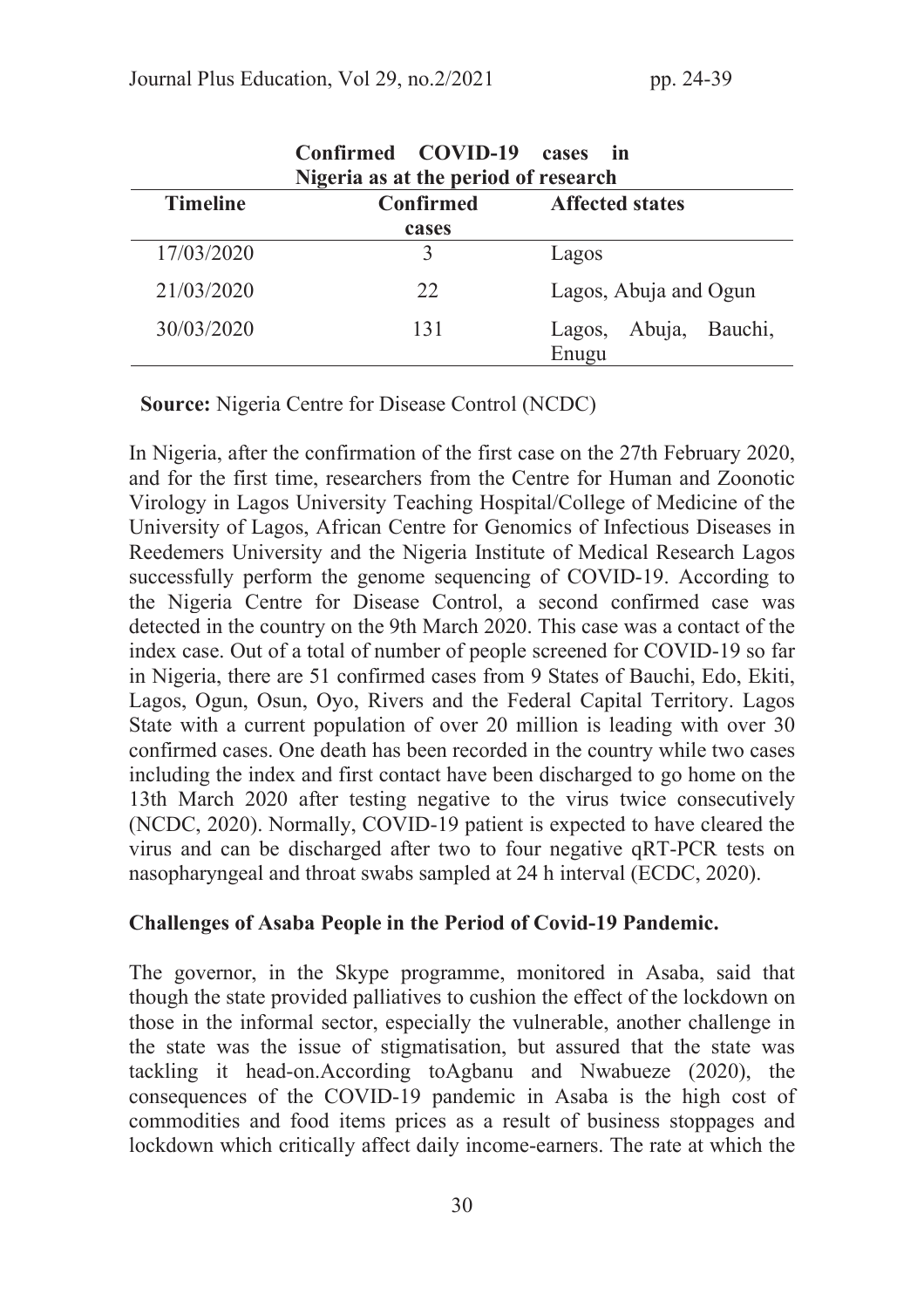virus was spreading, and the heightened uncertainty about how bad the situation could get, led to flight to safety in consumption and investment among consumers and investors (Ozili and Arun, 2020). There was a general consensus among top economists that the coronavirus pandemic would plunge the world into a global recession and Covid-19 pandemic would trigger a recession in Asaba.

Nigeria is currently battling the novel Coronavirus (COVID-19) pandemic. So far, Delta State has some confirmed cases, according to information released by the Nigeria Centre for Disease Control (NCDC). Nationally, the federal and state governments initiated various policy frameworks and actions to stem the spread of the virus. Some of the actions, including strict social distancing, has had a deleterious effect on the livelihoods. In Delta State and elsewhere, state security agents enforcing government-imposed social distancing restrictions have violated the human rights of citizens, resulting in avoidable deaths. It has become clear that the harsh government policies and pronouncements are inflicting more pain on the citizens, as there are no adequate measures in place to cushion the effects on the populace.

This pandemic had caused some people in Asaba unemployment and poverty, especially those working in private enterprises or companies are sacked. The covid-19 pandemic lead Delta State Government, established food bank to alleviate the suffering of the people resulting from the lockdown to contain the spread of Coronavirus to the state upon that majority of people (80%) in Asaba did not received all these food items because of the people are not aware of the food items and other items shared by the government in Asaba. Also, the issue of brutality and intimidation of citizens by security agents because of coffin and other nonsense things, criminal cases as a result of the quarantine, cases of Fulani herdsmen and house people conflict against the people of Asaba people because of demolition of Abraka Market which put fear in people, humiliation of people by government arm forces because of face mask and so on affect the people of Asaba during the covid-19 pandemic.

In the first few months of 2020, information and news reports about the coronavirus disease (COVID-19) were rapidly published and shared on social media and social networking sites. While the field of infodemiology has studied information patterns on the Web and in social media for at least 18 years, the COVID-19 pandemic has been referred to as the first social media infodemic. However, there is limited evidence about whether and how the social media infodemic has spread panic and affected the mental health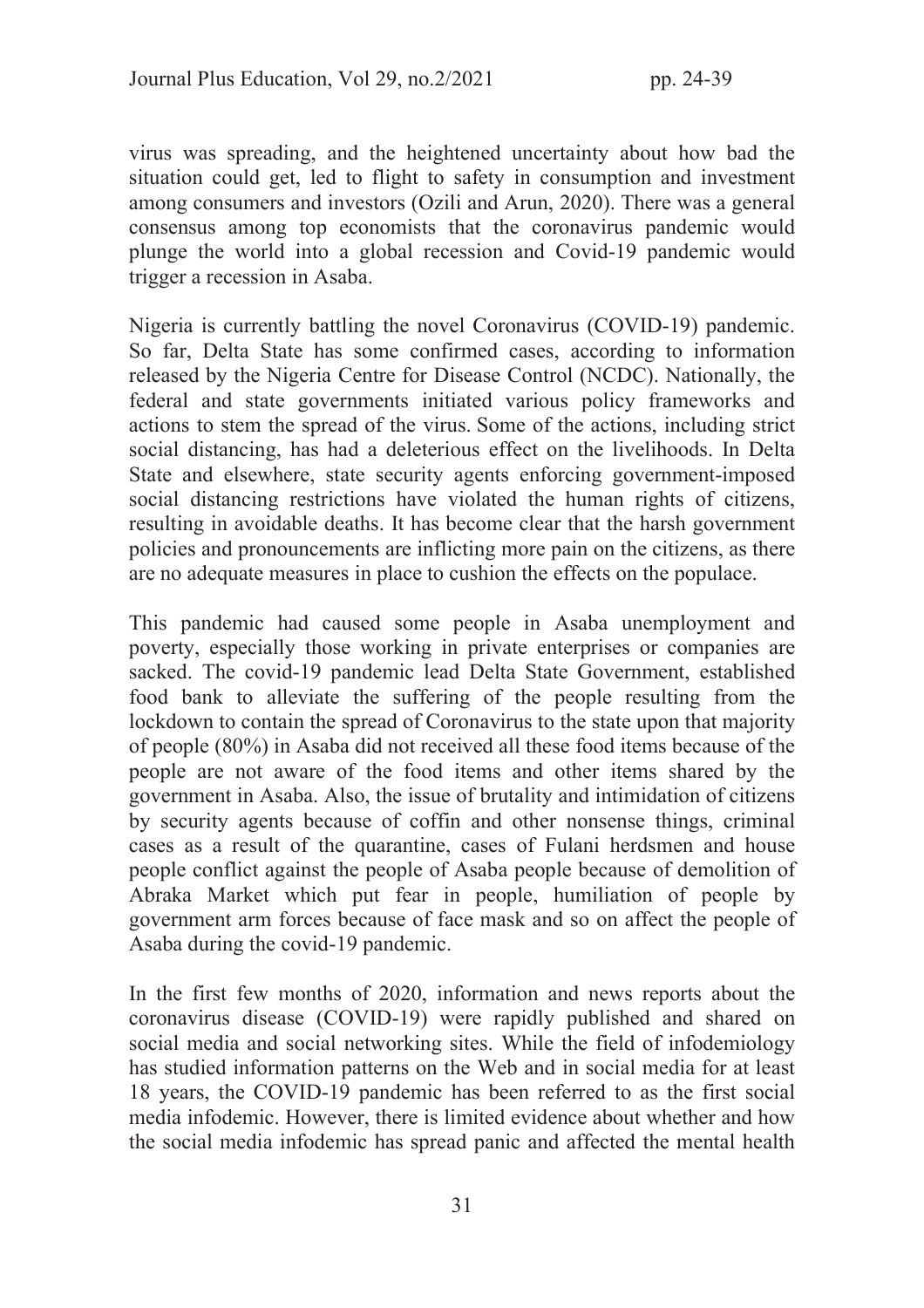of social media users.It is understandable that people living in quarantine, isolation, or at risk of infectious disease outbreak are likely to experience psychosocial stress and adverse health outcomes, which may evoke interests in learning more about the disease. However, such situations require assurance complemented by flow of correct information.

## Concept of Social Media

Kaplan, and Haelein (2014), defined social media as a group of internetbased application that allows the creation and exchange ofuser generated content. Gross (2016), emphasized that socialmedia is that means that employs mobile and web basedtechnology to create highly integrativeplatforms via which individuals and community share, create,discuss and modify users' generated content. Sometimes called social networking, social media is a collaborativelyproduced and shared media content to network communities.Enang. (2014), further explained that social networking sitesare applications that enable users to connect by creatingpersonal information profiles, inviting friends and colleaguesto have access to those profiles, and sending e-mails andinstant messages between each other. It is a web site that provides a venue for people to share ideas, information, knowledge and the like together which can come inform of videoes, audio, audio-visual, charts, text messages and so on (Okekeokosisi& Obi, 2019). Giving examples ofsocial media, (Gupta, 2017) enumerated social network sites like*Facebook, Twitter, Linkedln, Google+, Internet forums, chatrooms*and *message boards*  where people meet and discusstopics of interest, *Flickr* and *vimeo, blogs, wikis,* and *socialbook marking*. Since the year 2000, the world has beenwitnessing exponential presence of social networking siteswhich continues to drive interaction of individuals andorganizations that have common interest, not only in music,movies, friendship, but in education and business relations.

Kaplan, and Haelein (2014), categorized social media into seven type search indicating the purpose for which it could be utilized:collaborative projects (Wikipedia); Blogs and micro blogs(*Twitter);* social news networking sites (*Digg and Leakernet*);content communities (*YouTube* and *Daily motion);* socialnetworking sites (*Facebook, Instagram and whatsapp);* virtual game worlds (world of*warcraft*); and virtual social worlds (*second Life).* Meanwhile, it does seem that very thin line exists regarding what usesthese sites could be put as many of the sites are amenable tomultiple applications.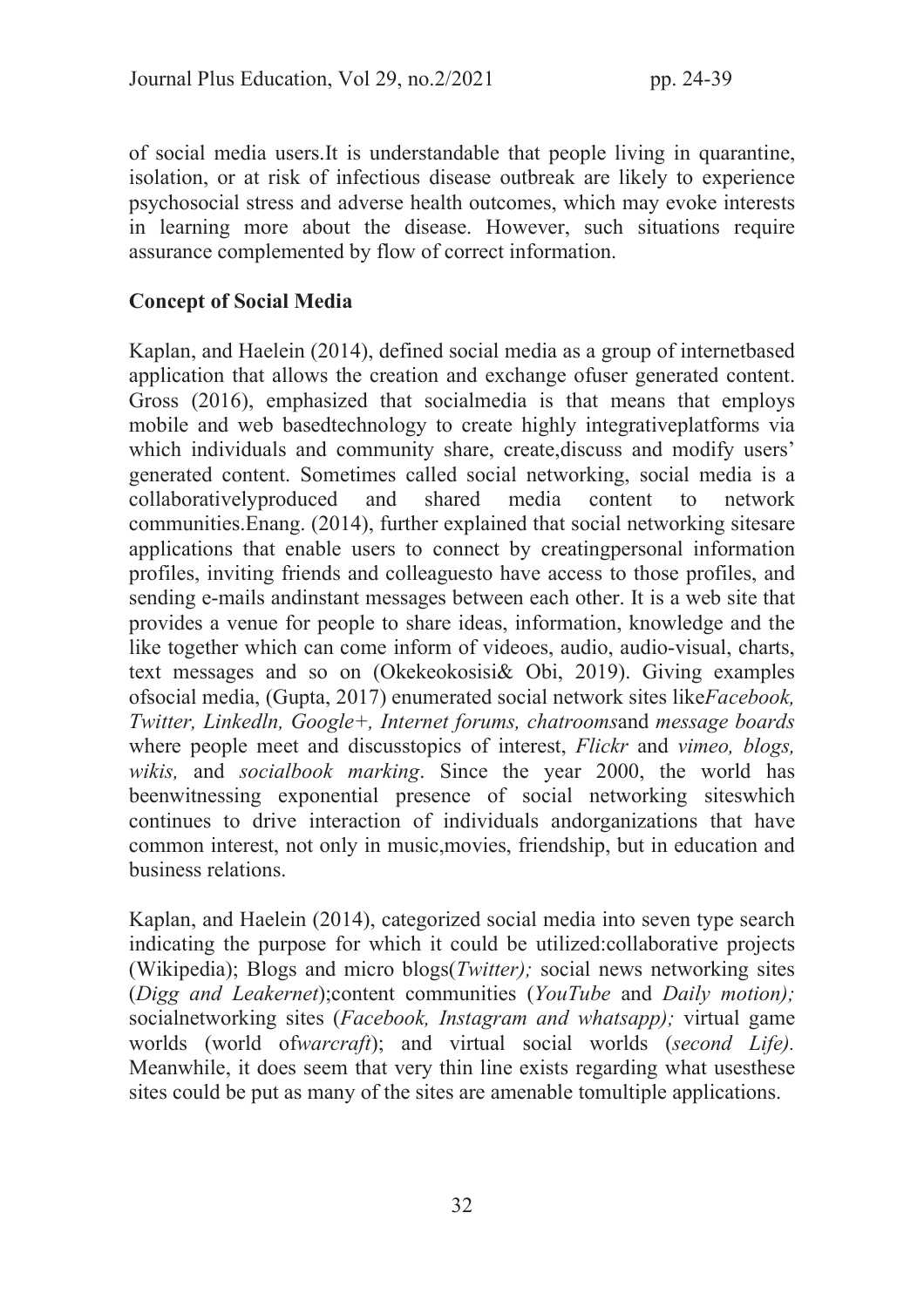### Importance of Social Media

The issue of whether social networking sites are helpful or not is often couched in larger issues identified with the overall use of social media – psychological effects, privacy and safety concerns, individual self-discipline and self-regulation concerns, human adaptability concerns. Generally, the benefits of using social network according to Zwart, Lindsay, Henderson & Phillips, 2013; Rosen, 2015; Conolly, 2018), include: encouraging greater social interaction through electronic media; providing greater access to information and information sources; encouraging creativity among individuals and groups; creating a sense of belonging among users of common social media tools; providing more choices to promote engagement among different individuals and groups; reducing barriers to group interaction and communication such as distance and socio-economic status; and increasing the technological competency level of users of social media. These benefits are expanded as follows:

- 1. Connectivity to friends and relations: Social networking sites started as a place to connect with your friends in an easy and convenient way. Many found their old pals from school or college who were out of touch due to one reason or the other and reconnected to them. Social networking sites provide the opportunity to connect with people and build better relationships with friends and keep them abreast with happenings around them.
- 2. Reducing communication barriers: With social networking sites, thoughts and perceptions over different issues and topics are shared with large audience. The sharing feature available on the social networking sites makes opinions about issues reach a large number of people at a time, including those who are not on the sharers friend list. Social networking sites provide opportunities to make group with people of like minds and share opinions and inputs about issues with them.
- 3. Business opportunities: Social networking sites have become a crucial part of many people. This is more obvious when laptops and desktops are opened, and the web accessed, as social sites are sub-consciously, there is a unconscious business updates received. This shows that businesses have notices the value of social networking sites to human life and therefore, are using various techniques to promote their products. Also, a number of customized applications are made on the social platform with the aim of promoting products and services. Social marketing is also seen as cost-effective, so businesses are shifting towards that.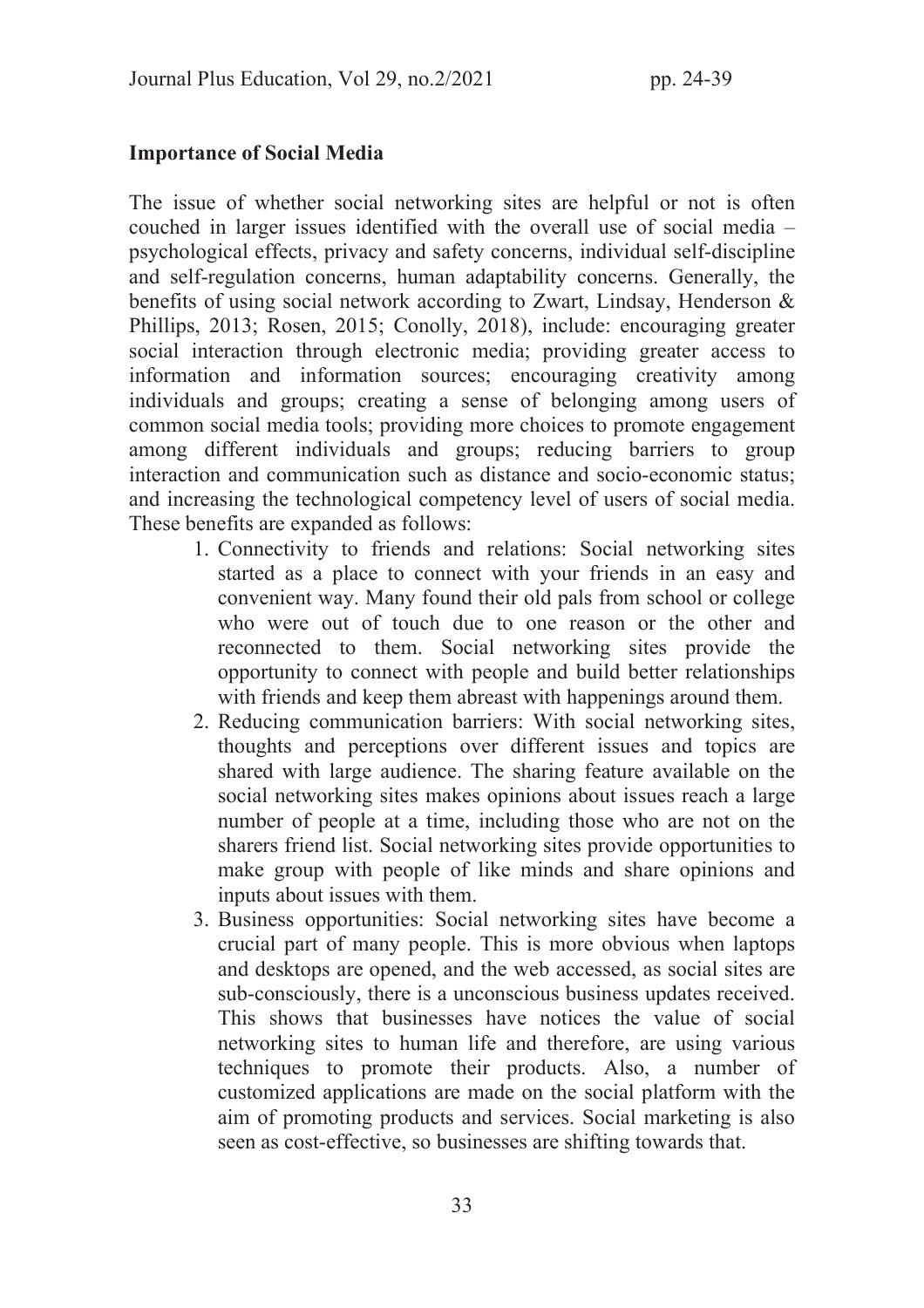Potential drawbacks identified with the use of social networking sites include risks of psychological disorders and health problems such as anxiety, depression, poor eating habits, and lack of physical exercise; increasingly short attention spans and subverted higher-order reasoning skills like concentration, persistence, and analytical reasoning among frequent users of social sites, a tendency to over-estimate one's ability to multitask and manage projects; seeing technology as a substitute for the analytical reasoning process (Zwart, Lindsay, Henderson & Phillips, 2013; Rosen, 2015; Conolly, 2018).

### Impact of Social Media DuringCOVID-19 to Asaba People

The outbreak of coronavirus disease 2019 (COVID-19) has created a global health crisis that has had a deep impact on the way we perceive our world and our everyday lives. Not only the rate of contagion and patterns of transmission threatens our sense of agency, but the safety measures put in place to contain the spread of the virus also require social distancing by refraining from doing what is inherently human, which is to find solace in the company of others. Within this context of physical threat, social and physical distancing, as well as public alarm, what has been (and can be) the role of the different social media in the lives of Asaba people during covid-19 pandemic?

According to Allcott, Gentzkow and Yu (2020), social media have long been recognized as powerful forces shaping how we experience the world and ourselves. This recognition is accompanied by a growing volume of research, that closely follows the footsteps of technological transformations (e.g. radio, movies, television, the internet, mobiles) and the zeitgeist (e.g. cold war, 9/11, climate change) in an attempt to map social media major impacts on how we perceive ourselves, both as individuals and citizens. Within this ample framework of complexity, the researcherwelcome research addressing media impact and its role to Asaba people during the COVID-19 pandemic, in the following ways:

 $\cdot \cdot$  Fundraisers organized and distributed on social help raise money for those in need: COVID-19 has put many people in Asaba, especially the elderly, those with disabilities, working parents who are losing childcare, and those who are losing their jobs, in challenging situations. Communities are rallying together to support organizations and individuals by sharing fundraisers with large audiences on social media.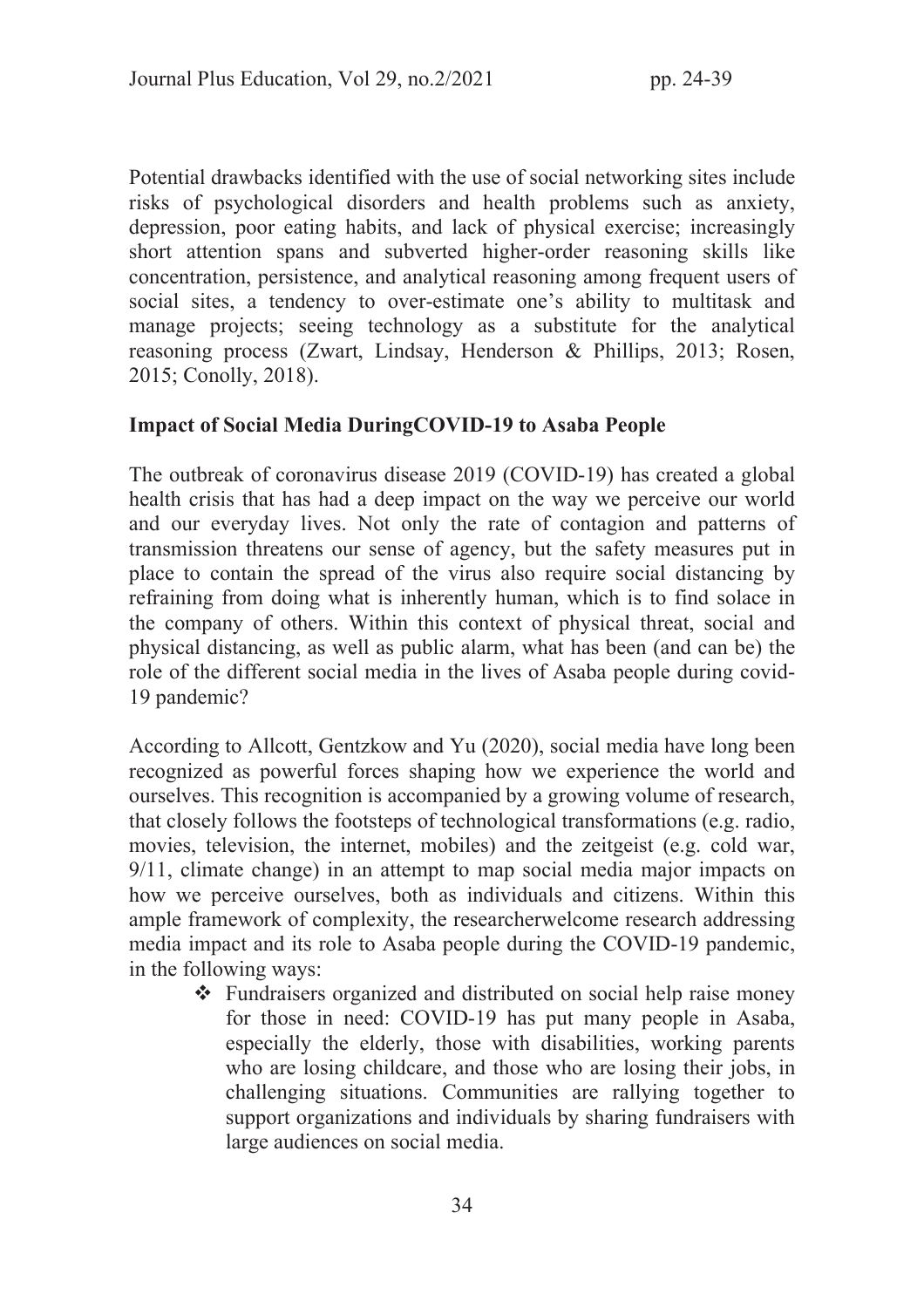- $\triangle$  People are also taking to social media to offer support in any way they can, such as picking up groceries for individuals who are unable to leave home or sharing information on how to support local businesses who are struggling to pay their employees (Ahmed, Alhassan and Alshammari, 2020).
- $\triangle$  People are posting pictures and videos to share their experiences through social media:Posts from people quarantined at home have ranged from videos of living room yoga to pictures of snuggly pets who are thrilled their owners are with them 24/7. There have also been posts acknowledging how difficult and frightening this time is. Posts have ranged from commiseration to overwhelming support — neighborhood rainbow hunt to this "mental health check-in" on a Facebook neighbors group.
- \* A source of information: Never have we had more realtime information available at our fingertips in the face of a worldwide event. Social media information help us keep safe, providing us with a better understanding of what is occurring and how it might impact us and those we love (Jackson, 2020).
- Social distancing and home quarantine are trending: Until a few weeks ago, many of us hadn't even heard of "social distancing," which refers to staying at least 6 feet away from others to help prevent the spread of infection. Now, social media users, from friends and family to celebrities and governments, are regularly calling for social distancing.
- $\triangle$  An influence on public response to the outbreak: Billions of people are free to publicly share their opinions on COVID-19 across various social platforms. In the past few weeks, we've seen individuals, organizations, and businesses use social media to spread awareness of COVID-19, as well as the public actions that can be taken.

The combination of quick and targeted interventions oriented to delegitimize the sources of fake information is key to reducing their impact. Those users voicing their views against the conspiracy theory, link baiting, or sharing humorous tweets inadvertently raised the profile of the topic, suggesting that policymakers should insist in the efforts of isolating opinions that are based on fake news. Many social media platforms provide users with the ability to report inappropriate content, which should be used. social media can also spread falsehoods, including miracle preventative measures, false claims about the implementation of martial law, conspiracy theories, and more.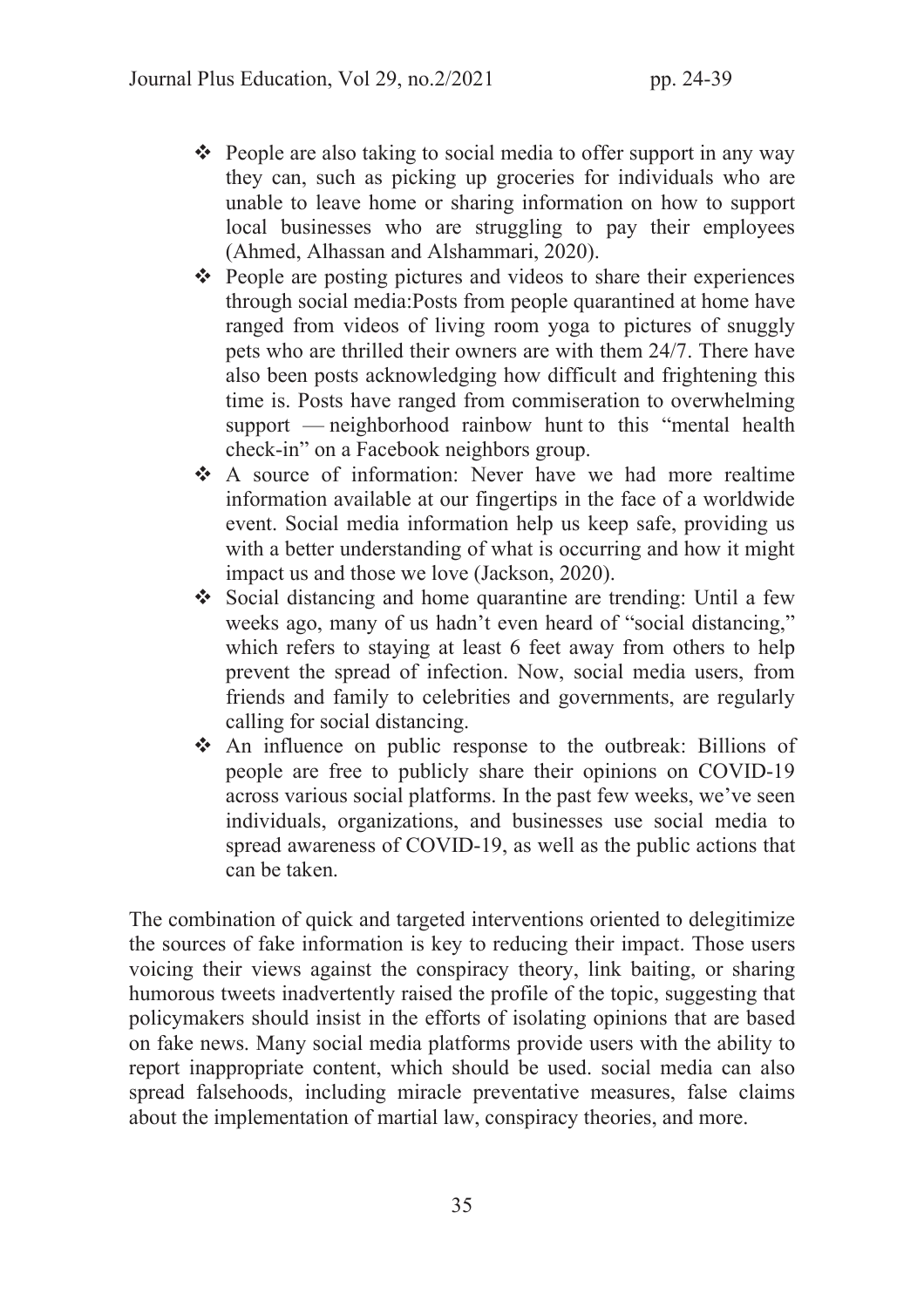# Conclusion

Based on the situation survey, Asaba and Delta State as whole is yet to grow technologically, especially in social media information awareness and use. Sharp growth on new cases based on daily update indicate that there is lack of authentic information that will aid in tracking victim contacts. Irregular statement by government based on prevailing information has created doubt in the mind of citizen regarding the authenticity of the news on COVID-19 in Nigeria. Furthermore, social media really contribute tospread information aimed to curtailing the spread of the virus, such as social distancing, latest confirm cases, online businesses and so on to people of Asaba which have been ignored by the peasants and religious sycophants who see the pandemic as farce.

Social media has it positive vibes which it may offer to other sectors for productivity, but the persuasive interactive nature of various social media platforms and the multiple content and varieties it offers can lure people of Asaba rather than been helped or improved radio or television channels.The paper conclude thatsocial media platforms really contribute a lot to the people of Asaba to gain information about COVID-19. The nature of the impact of social media panic among people varies depending on an individual's gender, age, and level of education. Social media has played a key role in spreading various information about the COVID-19 outbreak in Nigeria and Asaba in particular.

#### Recommendation

Based on the conclusion, the paper recommend that;

- 1. As a way to encourage Asaba people productivity and students' academic efficacy during this covid-19 pandemic, it is important that government and school authorities checkmate and regulate the use of social media among people of Asaba. Countries like china have strict restrictions for social media use, especially among people, which has helped the country's productivity and output.
- 2. Students should be able to rightly place their priorities in their academic work social networking rather than misuse their times in non-profitable things.
- 3. School administrators on their own should be able to build on the positive use of social networking sites such as joining students in group and helping them meet other student groups online. By this, they can bring to limelight the risks and benefits associated with the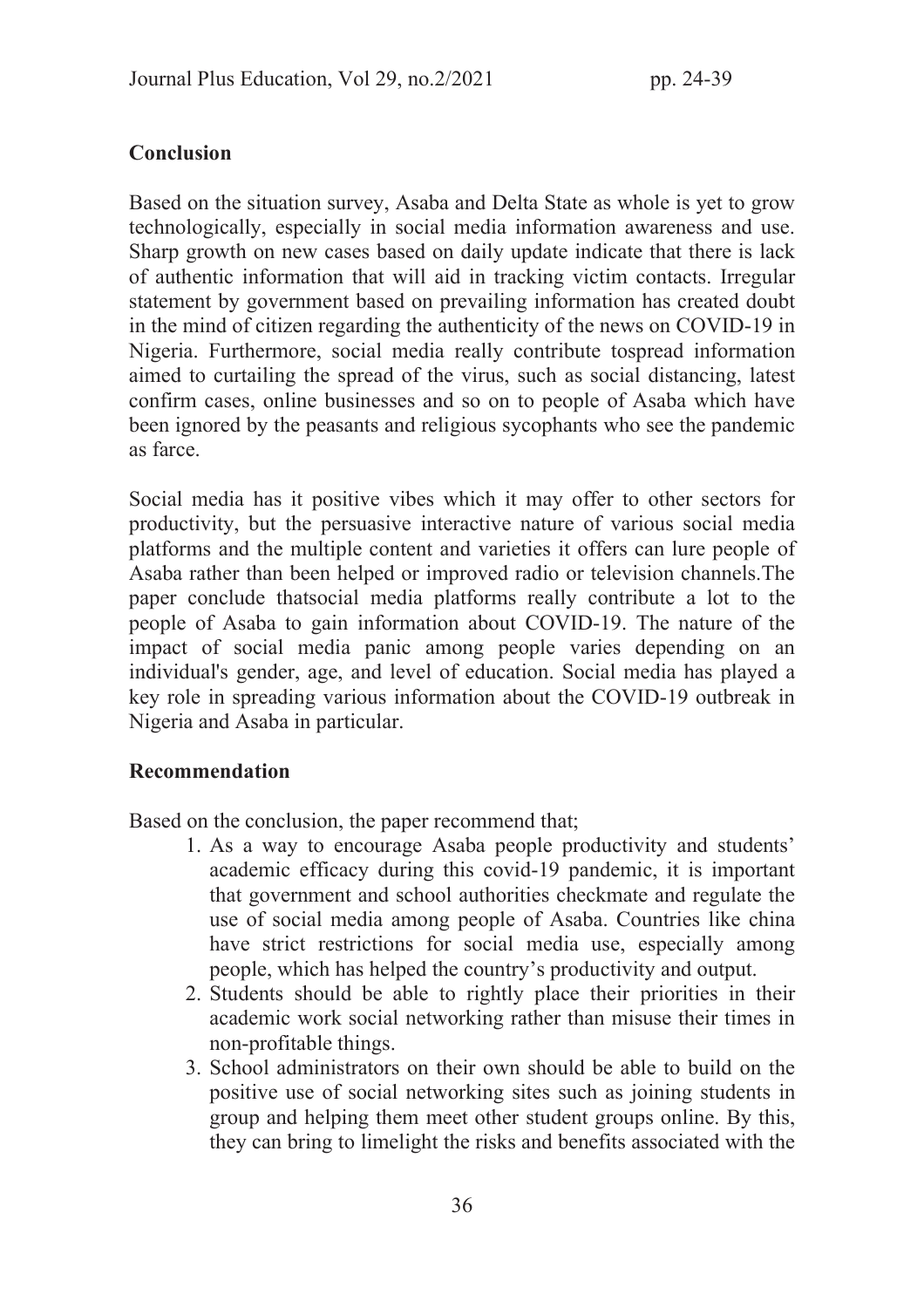use of the social sites and help students to overcome the negative behavior associated with these sites as well as educating students on the best and most efficient ways of using these sites to support learning.

4. The study recommends that parents should keep their eyes on the children to ensure that their use of the social media does not interfere with their studies and help the teenagers to achieve effective time allocation to tasks and management. This will help achieve efficiency and high productivity during this covid-19 pandemic.

### **References**

- Agbanu, V. &Nwabueze C. (2020). Readings in Online Communication and Covid-19; *Global Perspective of Communication Issues*. Enugu: RhyceKerex Publishers.
- Ahmed, H.G., Alhassan, S.M. &Alshammari, F.D. (2020). Social welfare scheme; a neglected component of public health care services in Delta State, Nigeria.*MOJ Public Health*, *5(3);* 101-104.
- Allcott, H., Gentzkow, M., & Yu, C. (2020). *Trends in the diffusion of misinformation on social media*.Ukrin word Press, Publishers.
- Busari, S. & Adebayo, B. (2020). *Nigeria records chloroquine poisoning after Trump endorses it for coronavirus treatment*. CNN.
- Conolly, M. (2018). Benefits and Drawbacks of social media in Education.*International Journal of Computer trends and Technology*,  $(2).$
- ECDC (2020). ECDC novel coronavirus (SARS-CoV-2) technical report: *European center for disease and prevention control*. Discharge-criteria.
- Enang, C.E. (2014). "The use of social media in collaborative professionaldevelopment of business education teachers in Nigeria," *in Pro.26thAnnu. ABEN Conf. Critical Incidents in the Educational Systems: Challenges to Business Education,*1*(2);*77-86.
- Federal Republic of Nigeria (2016).*2006 Population Census"*. Wayback Machine.
- Gross, L.O. (2016). *Electronic media: An introduction.* New York: McGrawHill.
- Guan-X, Li.Q., Wang-X, Wu.P. & Zhou, L. (2020). Early transmission dynamics in Wuhan, China, of novel coronavirus-infected pneumonia.*New England Journal Med*. 2020.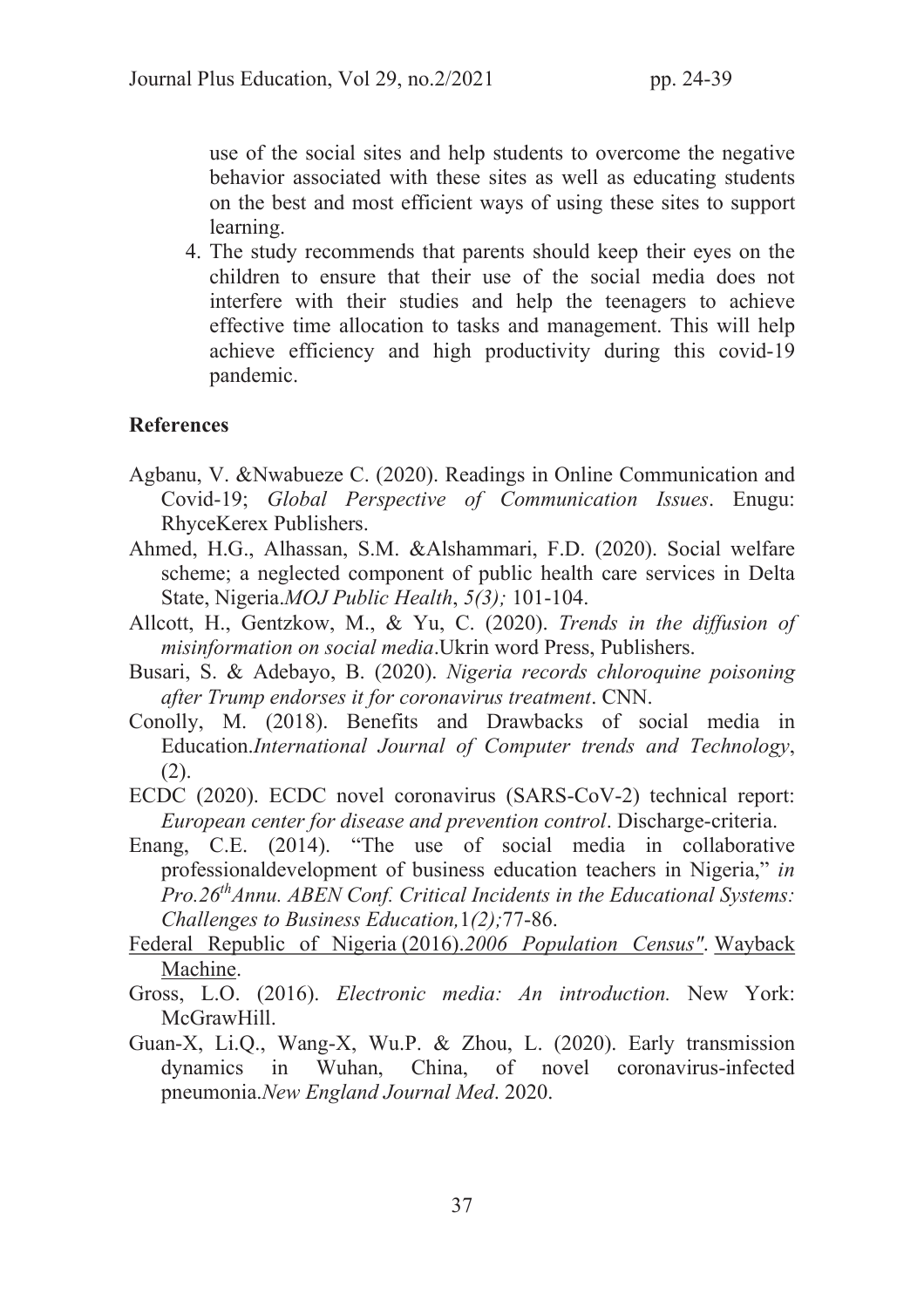- Gupta, D.S. (2017). "Social media for teachers of English: A hub forprofessional development." *Research Journal of English Language andLiterature, 2(2);* 34-38.
- *Jackson, K. (2020).The role of social media during a pandemic*.Khoros: lmt Press.
- Junco, R.G. &Heiberget, E.L. (2013). "The effect of Twitter on collegestudent engagement and grades."*Journal of Computer AssistedLearning, 27*, 119-132.
- Kaplan, A.M. &Haelein, M. (2014). "Users of the world unite! Thechallenges and opportunities of social media." *Business Horizons,53*, 59-68.
- Kaplan, A.M., &Haenlein, M. (2015). Users of the world, unite! The challenges and opportunities of social media. *Business Horizons, 53 (1), 59-68.*
- Maclean, R. &Dahir, A.L. (2020). *"Nigeria Responds to First Coronavirus Case in Sub-Saharan Africa". The New York Times,2020.*
- NCDC. (2020). *An update of COVID-19 outbreak in Nigeria*. Available from: https://www.TheNigerianvoice.com/news/285868/update-oncovid19-in-nigeria. html.
- Nigeria Records Second Case of Coronavirus (2020)". P.M. News. 9 March 2020. Retrieved 10 March 2020.
- Okekeokosisi, J.O.C & Obi, M.N. (2019). Extent of utilization of social networking sites for enhancing academic learning of undergraduate students in the south-south Nigerian federal universities. *Bulgarian Journal of science and Education Policy, 13(2);* 148-171
- Okenwa, N. (2014). *"The Politics of Second Niger Bridge*". *www.igbofocus.co.uk*.
- Overholser, G. (2014). Swimming in the ocean of social media. *Rhodes Journalism Review. 30.* July.
- Ozili, P.K. &Arun, T.G. (2020). *Spillover of COVID-19:Impact on the Global Economy*. Working paper.
- Rosen, I. (2015). Poke Me: *How social networks can both help and harm our kids*. Washington DC; American Psychological Association.
- Social Development Integrated Centre (2020). Launch of Delta State Civil Society/Media COVID-19 Situation Room.*Social Development Integrated Centre*.
- World Health Organisation (WHO) (2020).Novel Coronavirus-Japan (ex-China). 2020. https://www.who.int/ csr/don/ 17- January-2020-novelcoronavirus-japan-ex-china/en/. Accessed 1 Feb 2020.